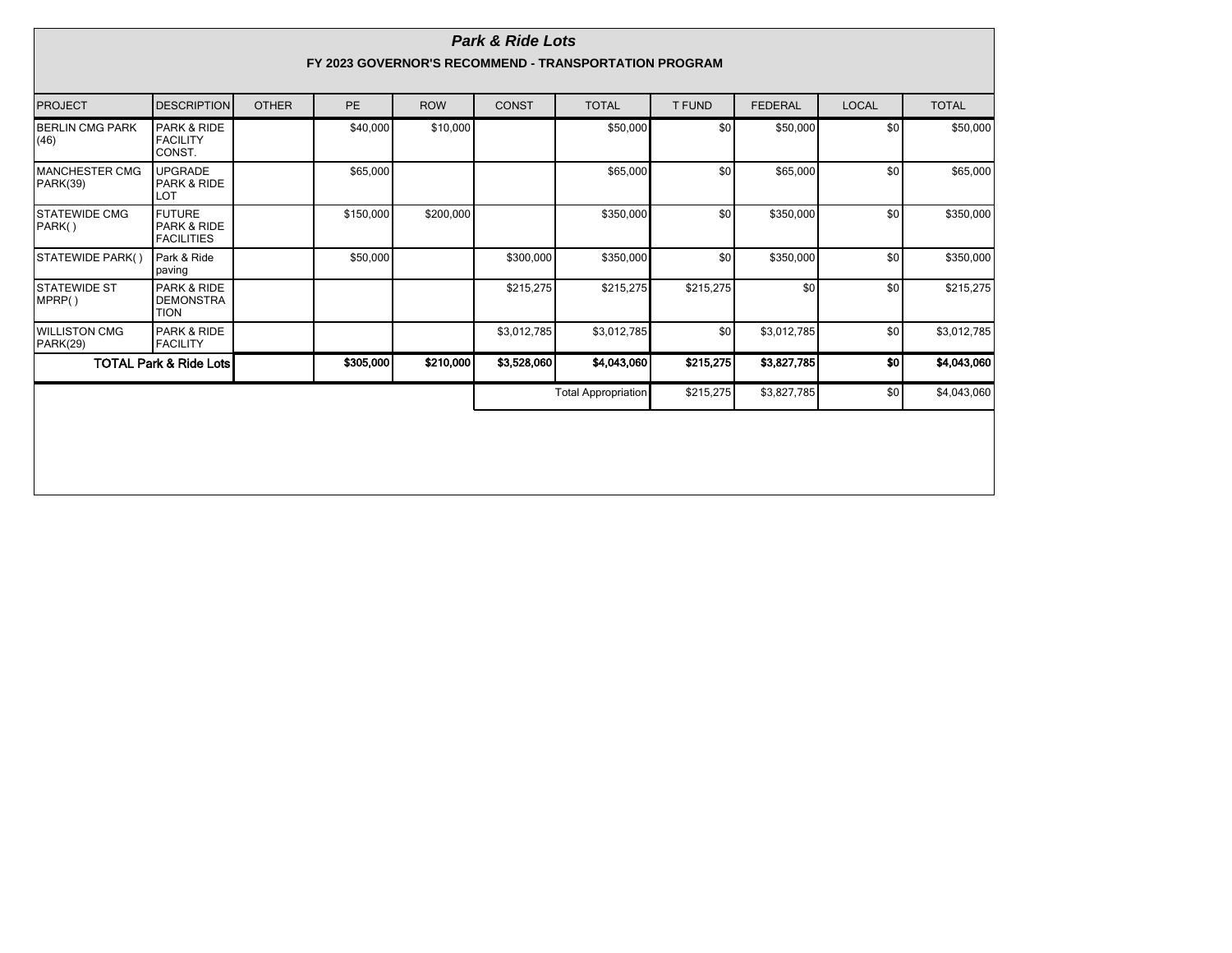## **PARK & RIDE LOTS**

|              | <b>Estimated</b><br><b>Budget Year</b><br>FY 2023 | <b>Projected</b><br>FY 2024 | <b>Projected</b><br>FY 2025 | <b>Projected</b><br>FY 2026 |  |
|--------------|---------------------------------------------------|-----------------------------|-----------------------------|-----------------------------|--|
| <b>PE</b>    | \$305,000                                         | \$298,167                   | \$200,000                   | \$300,000                   |  |
| <b>ROW</b>   | \$210,000                                         | \$200,000                   | \$200,000                   | \$250,000                   |  |
| <b>CONST</b> | \$3,528,060                                       | \$2,225,000                 | \$3,155,706                 | \$3,200,000                 |  |
| <b>OTHER</b> | \$0                                               | \$0                         | \$0                         | \$0                         |  |
| <b>TOTAL</b> | \$4,043,060                                       | \$2,723,167                 | \$3,555,706                 | \$3,750,000                 |  |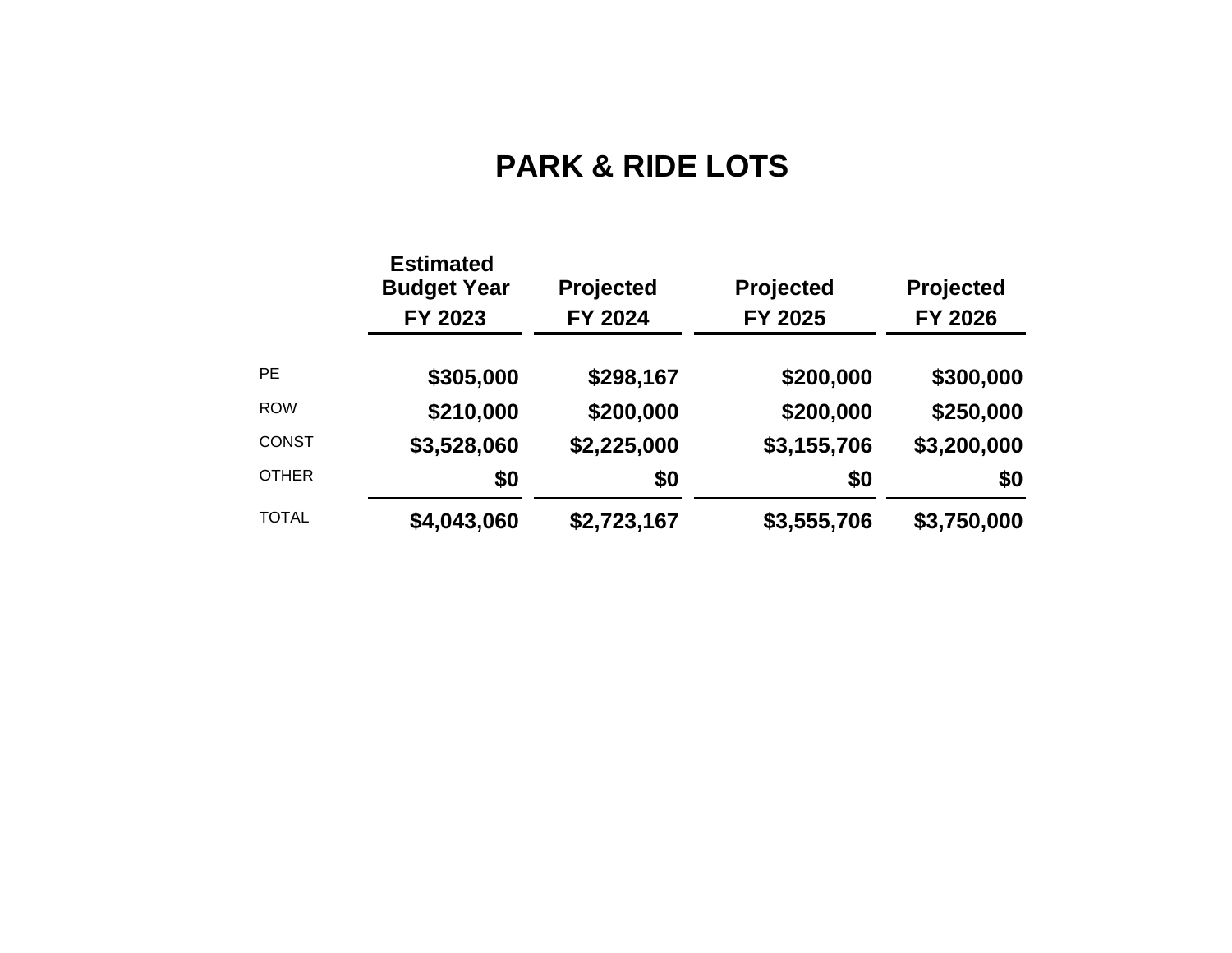## **Agency of Transportation Multiyear Transportation Program**

| <b>PROJECT INFORMATION</b>                                       | <b>PHASE</b><br><b>AND</b><br><b>FUNDING</b>                                     | <b>ESTIMATED</b><br><b>TOTAL COST</b> | <b>ACTUAL</b><br><b>EXPENDED</b><br><b>THRU FY 2021</b> | <b>ESTIMATED</b><br><b>ICURRENT YEAR I</b><br>FY 2022 | <b>ESTIMATED</b><br><b>BUDGET YEAR</b><br>FY 2023                                                                    | <b>PROJECTED</b><br>FY 2024 | <b>IPROJECTED</b><br>FY 2025 | <b>PROJECTED</b><br>FY 2026 | <b>ESTIMATED</b><br><b>COST TO</b><br><b>COMPLETE</b> |  |
|------------------------------------------------------------------|----------------------------------------------------------------------------------|---------------------------------------|---------------------------------------------------------|-------------------------------------------------------|----------------------------------------------------------------------------------------------------------------------|-----------------------------|------------------------------|-----------------------------|-------------------------------------------------------|--|
| <b>PARK &amp; RIDE LOTS</b>                                      | PE                                                                               | 300,000                               | 189,732                                                 | 40,000                                                | 40,000                                                                                                               | 30,268                      | 0                            | $\bf{0}$                    |                                                       |  |
| <b>BERLIN</b>                                                    | <b>ROW</b>                                                                       | 10,000                                | 0                                                       |                                                       | 10,000                                                                                                               | 0                           | ŋ                            | O                           |                                                       |  |
| CMG PARK(46)                                                     | CONST                                                                            | 680,706                               | 0                                                       |                                                       | $\Omega$                                                                                                             | 75,000                      | 605,706                      |                             | O                                                     |  |
|                                                                  | <b>OTHER</b>                                                                     | $\Omega$                              | ŋ                                                       |                                                       |                                                                                                                      | $\bf{0}$                    | 0                            | 0                           | 0                                                     |  |
|                                                                  | <b>TOTAL</b>                                                                     | 990,706                               | 189,732                                                 | 40,000                                                | 50,000                                                                                                               | 105,268                     | 605,706                      | $\mathbf{0}$                | $\mathbf 0$                                           |  |
| Route:<br>I-89 Exit #6/East Road                                 | Description: CONSTRUCTION OF A PARK & RIDE FACILITY NEAR I-89 EXIT #6 IN BERLIN. |                                       |                                                         |                                                       |                                                                                                                      |                             |                              |                             |                                                       |  |
| YearAdded: 2014<br>Project Manager:<br>Tina Bohl<br>802-793-1743 | <b>Comments:</b>                                                                 |                                       |                                                         |                                                       |                                                                                                                      |                             |                              |                             |                                                       |  |
| <b>PARK &amp; RIDE LOTS</b>                                      | PE                                                                               | 283,000                               | 88,750                                                  | 61,351                                                | 65,000                                                                                                               | 67,899                      | $\overline{0}$               | $\overline{0}$              |                                                       |  |
| <b>MANCHESTER</b>                                                | <b>ROW</b>                                                                       | 15,000                                | 0                                                       | 15,000                                                | n                                                                                                                    | $\bf{0}$                    | ŋ                            | Λ                           |                                                       |  |
| CMG PARK(39)                                                     | CONST                                                                            | 500,000                               | 0                                                       |                                                       |                                                                                                                      | 150,000                     | 350,000                      |                             | 0                                                     |  |
|                                                                  | <b>OTHER</b>                                                                     | $\bf{0}$                              | 0                                                       |                                                       |                                                                                                                      | $\bf{0}$                    | $\bf{0}$                     | 0                           | 0                                                     |  |
|                                                                  | <b>TOTAL</b>                                                                     | 798,000                               | 88,750                                                  | 76,351                                                | 65,000                                                                                                               | 217,899                     | 350,000                      | $\bf{0}$                    | $\Omega$                                              |  |
| Route:<br><b>TH 24</b>                                           |                                                                                  | OFF VT11.                             |                                                         |                                                       | Description: UPGRADES/IMPROVEMENTS TO THE EXISTING PARK & RIDE FACILITY LOCATED ON DUFRESNE POND ROAD IN MANCHESTER, |                             |                              |                             |                                                       |  |
| YearAdded: 2015<br>Project Manager:<br>Tina Bohl<br>802-793-1743 | <b>Comments:</b>                                                                 |                                       |                                                         |                                                       |                                                                                                                      |                             |                              |                             |                                                       |  |
| <b>PARK &amp; RIDE LOTS</b>                                      | PE                                                                               | 850,000                               |                                                         |                                                       |                                                                                                                      |                             | 150,000                      | 250,000                     | $\bf{0}$                                              |  |
| <b>STATEWIDE</b>                                                 | <b>ROW</b>                                                                       | 1,050,000                             | 0<br>0                                                  | 150,000<br>200,000                                    | 150,000<br>200,000                                                                                                   | 150,000<br>200,000          | 200,000                      | 250,000                     | 0                                                     |  |
| CMG PARK()                                                       | CONST                                                                            | 5,600,000                             | 0                                                       | 100,000                                               | $\Omega$                                                                                                             | 1,500,000                   | 1,500,000                    | 2,500,000                   | 0                                                     |  |
|                                                                  | <b>OTHER</b>                                                                     | $\mathbf{0}$                          | 0                                                       |                                                       |                                                                                                                      | $\bf{0}$                    | 0                            | 0                           | $\bf{0}$                                              |  |
|                                                                  | <b>TOTAL</b>                                                                     | 7,500,000                             | $\mathbf{0}$                                            | 450,000                                               | 350,000                                                                                                              | 1,850,000                   | 1.850.000                    | 3.000.000                   | $\bf{0}$                                              |  |
| Route:                                                           |                                                                                  | THROUGHOUT THE STATE.                 |                                                         |                                                       | Description: PROJECT IS FOR PRELIMINARY ENGINEERING AND RIGHT-OF-WAY ACQUISITION FOR FUTURE PARK-AND-RIDE FACILITIES |                             |                              |                             |                                                       |  |
| YearAdded: 2007<br>Project Manager:<br>Tina Bohl<br>802-793-1743 | <b>Comments:</b>                                                                 |                                       |                                                         |                                                       |                                                                                                                      |                             |                              |                             |                                                       |  |